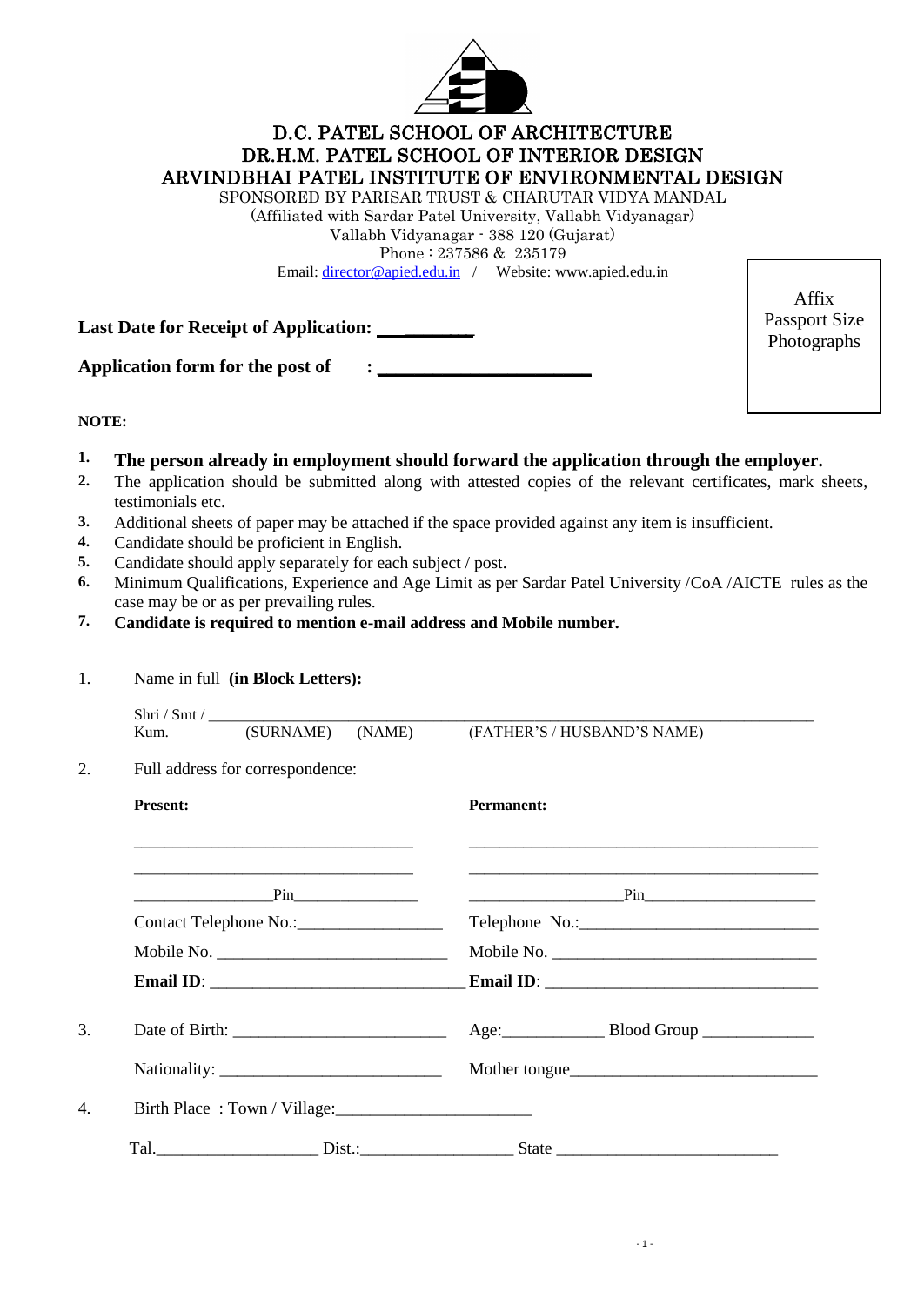### 5. Languages Known:

| Read  |  |  |
|-------|--|--|
| Write |  |  |
| Speak |  |  |

### 6. **a) Educational Qualifications: (Beginning with S.S.C & HSC Exam.)**

| <b>Examination</b><br><b>Passed</b> | <b>University / Board</b> | Year of<br><b>Passing</b> | Div. / Class | <b>Subjects / Discipline</b> |
|-------------------------------------|---------------------------|---------------------------|--------------|------------------------------|
|                                     |                           |                           |              |                              |
|                                     |                           |                           |              |                              |
|                                     |                           |                           |              |                              |
|                                     |                           |                           |              |                              |
|                                     |                           |                           |              |                              |

b) Council of Architecture Registration No.

c) IIA / IIID Registration No. \_\_\_\_\_\_\_\_\_\_\_\_\_\_\_\_\_\_\_\_\_\_\_\_\_\_

d) ITPI Registration No.

### 7. Details of Professional Experience: (After obtaining the basic Degree)

| Name & Address of the Designation<br>Employer | of the post<br>held | Period of Service<br>From:<br>To | Nature<br>of<br>Service | Total Salary<br>drawn p.m. |
|-----------------------------------------------|---------------------|----------------------------------|-------------------------|----------------------------|
|                                               |                     |                                  |                         |                            |
|                                               |                     |                                  |                         |                            |
|                                               |                     |                                  |                         |                            |

\_\_\_\_\_\_\_\_\_\_\_\_\_\_\_\_\_\_\_\_\_\_\_\_\_\_\_\_\_\_\_\_\_\_\_\_\_\_\_\_\_\_\_\_\_\_\_\_\_\_\_\_\_\_\_\_\_\_\_\_\_\_\_\_\_\_\_\_\_\_\_\_\_\_\_\_\_\_

\_\_\_\_\_\_\_\_\_\_\_\_\_\_\_\_\_\_\_\_\_\_\_\_\_\_\_\_\_\_\_\_\_\_\_\_\_\_\_\_\_\_\_\_\_\_\_\_\_\_\_\_\_\_\_\_\_\_\_\_\_\_\_\_\_\_\_\_\_\_\_\_\_\_\_\_\_\_\_

\_\_\_\_\_\_\_\_\_\_\_\_\_\_\_\_\_\_\_\_\_\_\_\_\_\_\_\_\_\_\_\_\_\_\_\_\_\_\_\_\_\_\_\_\_\_\_\_\_\_\_\_\_\_\_\_\_\_\_\_\_\_\_\_\_\_\_\_\_\_\_\_\_\_\_\_\_\_\_

\_\_\_\_\_\_\_\_\_\_\_\_\_\_\_\_\_\_\_\_\_\_\_\_\_\_\_\_\_\_\_\_\_\_\_\_\_\_\_\_\_\_\_\_\_\_\_\_\_\_\_\_\_\_\_\_\_\_\_\_\_\_\_\_\_\_\_\_\_\_\_\_\_\_\_\_\_\_

- (a) As Employee other than Teaching Staff:\_\_\_\_\_\_\_\_\_\_\_\_\_\_\_\_\_\_\_\_\_\_\_\_\_\_\_\_\_\_\_\_\_\_\_\_\_\_\_\_\_\_\_\_\_\_\_\_
- (b) As a Teaching Staff: \_\_\_\_\_\_\_\_\_\_\_\_\_\_\_\_\_\_\_\_\_\_\_\_\_\_\_\_\_\_\_\_\_\_\_\_\_\_\_\_\_\_\_\_\_\_\_\_\_\_\_\_\_\_\_\_\_\_\_\_\_\_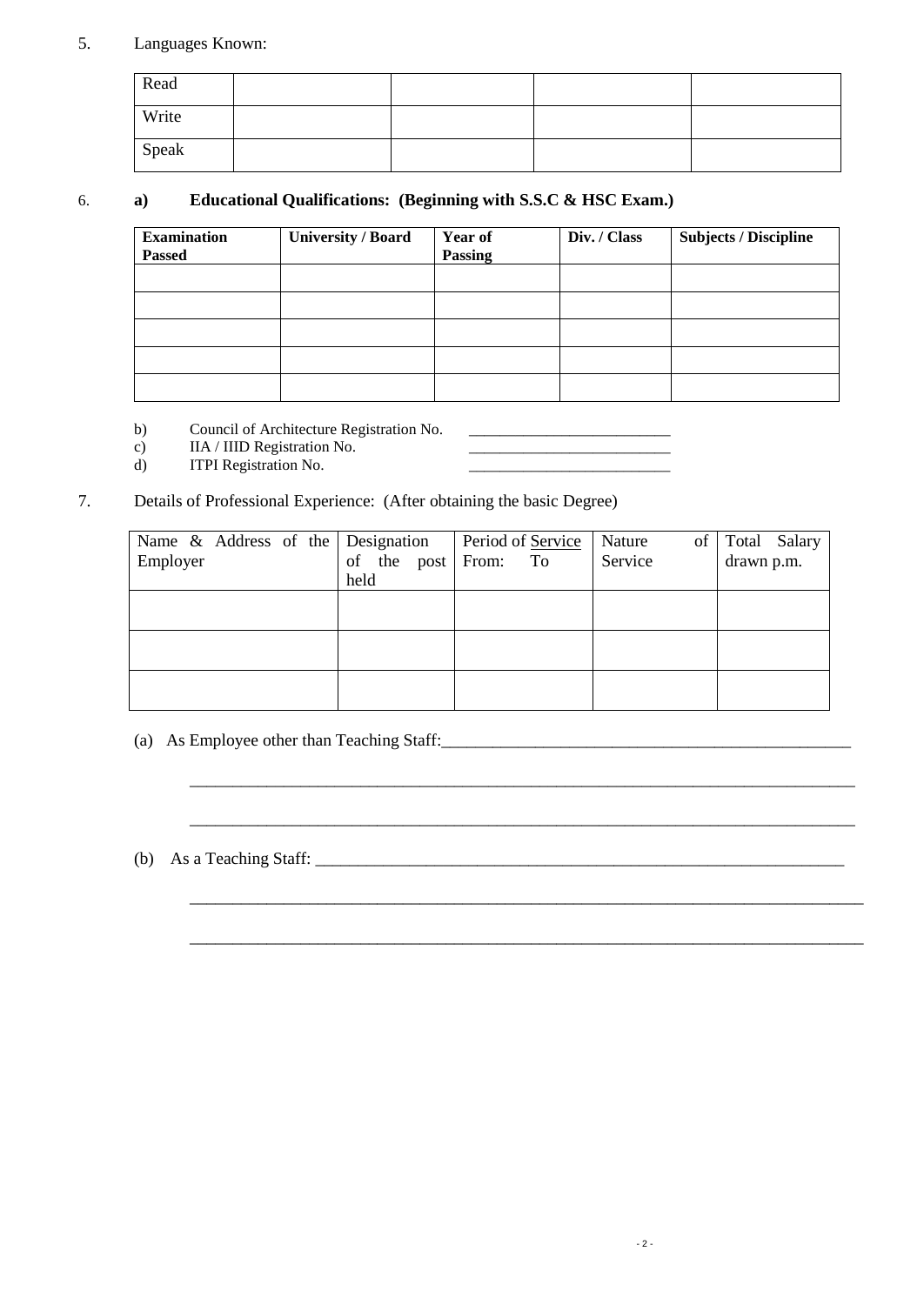## 8. Research Experience:

# (a) Research work done as student for Master / Doctorate Degree:

| Degree | Topic | Period<br>From: | To | Institution | Name of Guide |
|--------|-------|-----------------|----|-------------|---------------|
|        |       |                 |    |             |               |
|        |       |                 |    |             |               |
|        |       |                 |    |             |               |

# (b) Research work done other than above including guiding of Thesis:

| Degree | Topic | Period<br>From:<br>To | Institution | Name of Guide |
|--------|-------|-----------------------|-------------|---------------|
|        |       |                       |             |               |
|        |       |                       |             |               |
|        |       |                       |             |               |

### 9. Details of Publication:

## (a) Book / Monograph, etc.

| Title | Month / Year | Name of Publisher |
|-------|--------------|-------------------|
|       |              |                   |
|       |              |                   |
|       |              |                   |

# (b) Research Papers:

| Title | Month / Year | Name of Publisher |
|-------|--------------|-------------------|
|       |              |                   |
|       |              |                   |
|       |              |                   |

### (c) Technical Articles:

| Title | Month / Year | Name of Publisher |
|-------|--------------|-------------------|
|       |              |                   |
|       |              |                   |
|       |              |                   |